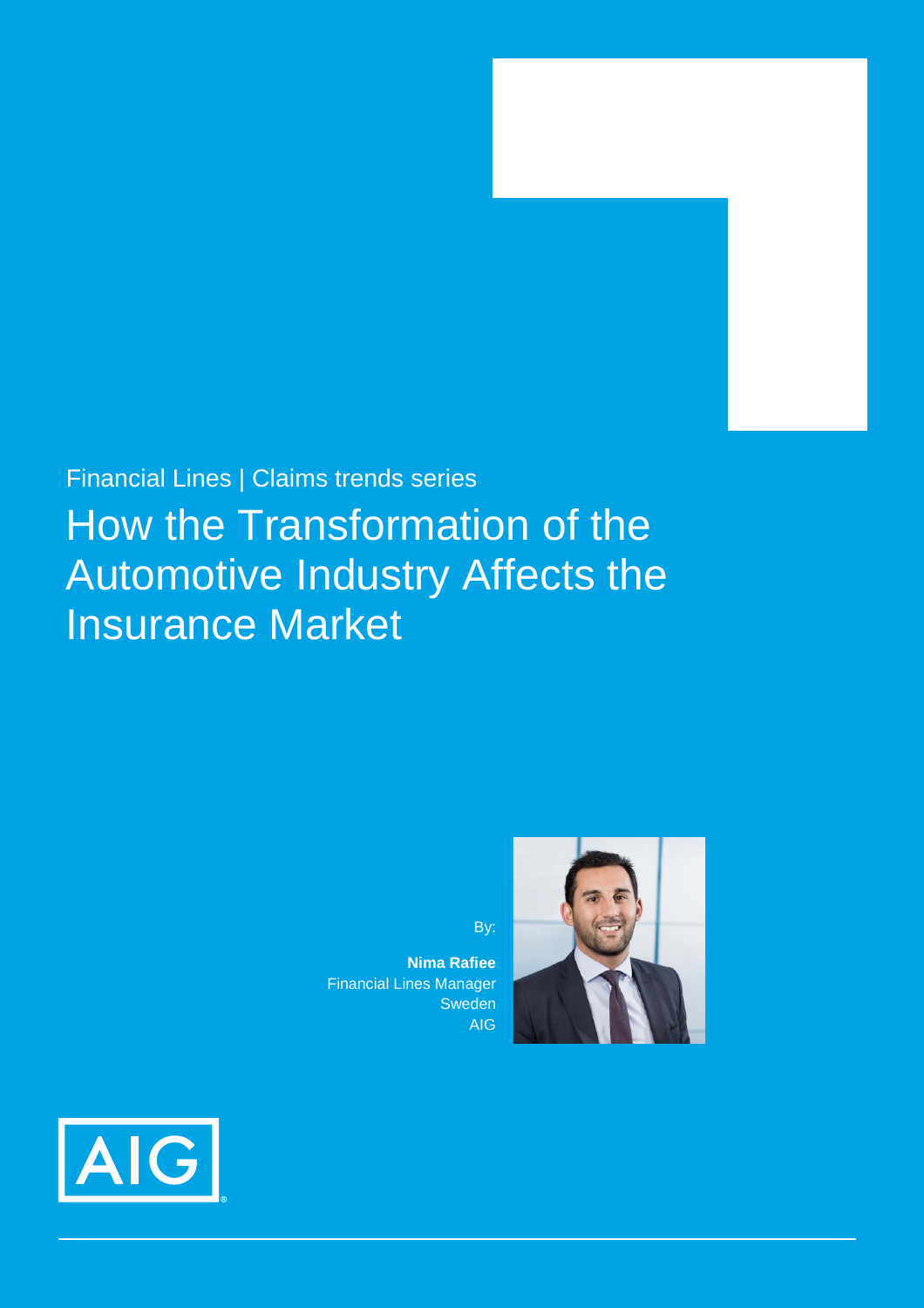# How the Transformation of the Automotive Industry Affects the Insurance Market

**Due to the nature and importance of the automotive industry and the increasing challenges surrounding it, it is important to highlight the latest developments in this industry. This article will discuss the industry's outlook, its trends and the challenges it faces and how that is relevant to the insurance market. This article is written from the perspective of an insurance company, but it is equally relevant for brokers, clients and other stakeholders of the automotive industry.**

## **Overview**

Exciting, but also challenging, times lies ahead of the automotive industry. There is an increasing pressure from governments concerning climate compensation, especially in Europe with the stricter emission caps. The future of driving is projected to be different with car sharing increasing and selfdriving cars. This transition comes with huge costs and requires the industry to invest in research and development (R&D) and transform the business. At the same time, the US/China trade war and the economic downturn in many countries is challenging for the industry. Is it unreasonable to believe that we will see more mergers and acquisitions (M&A) activity but also increased bankruptcies within the industry? Cyber exposure will increase but who will bear the responsibility of what data that is captured, how it is used and whom it is shared with? What about responsibility of software errors in e.g. self-driving cars? **All these questions are yet relatively unanswered, but will need to be addressed along the way as the automotive industry is in transition.** 



#### **Industry Outlook**

In the latest auto industry trend outlook for 2019, **Standard & Poor's mentions several issues to be concerned about within the automotive industry.** Although the industry's rating remains stable there are some considerable downside risks connected to the ongoing US/China trade war, a disruptive Brexit, strong competition and regulatory costs as well as somewhat lower than expected demand in China and emerging markets. With the increasing commodity costs and the pressure of environmental standards, which in turn require higher R&D costs, the auto industry faces some substantial hurdles going into 2020. Furthermore, the auto part manufacturers face challenges of optimizing their product offering and could face M&A and corporate restructuring scenarios in the future. Auto suppliers focusing on components such as turbochargers and power electronics solutions will likely take advantage of increased demand as vehicle electrification accelerates. There are also benefits for auto suppliers focusing on systems that provide the critical electrical and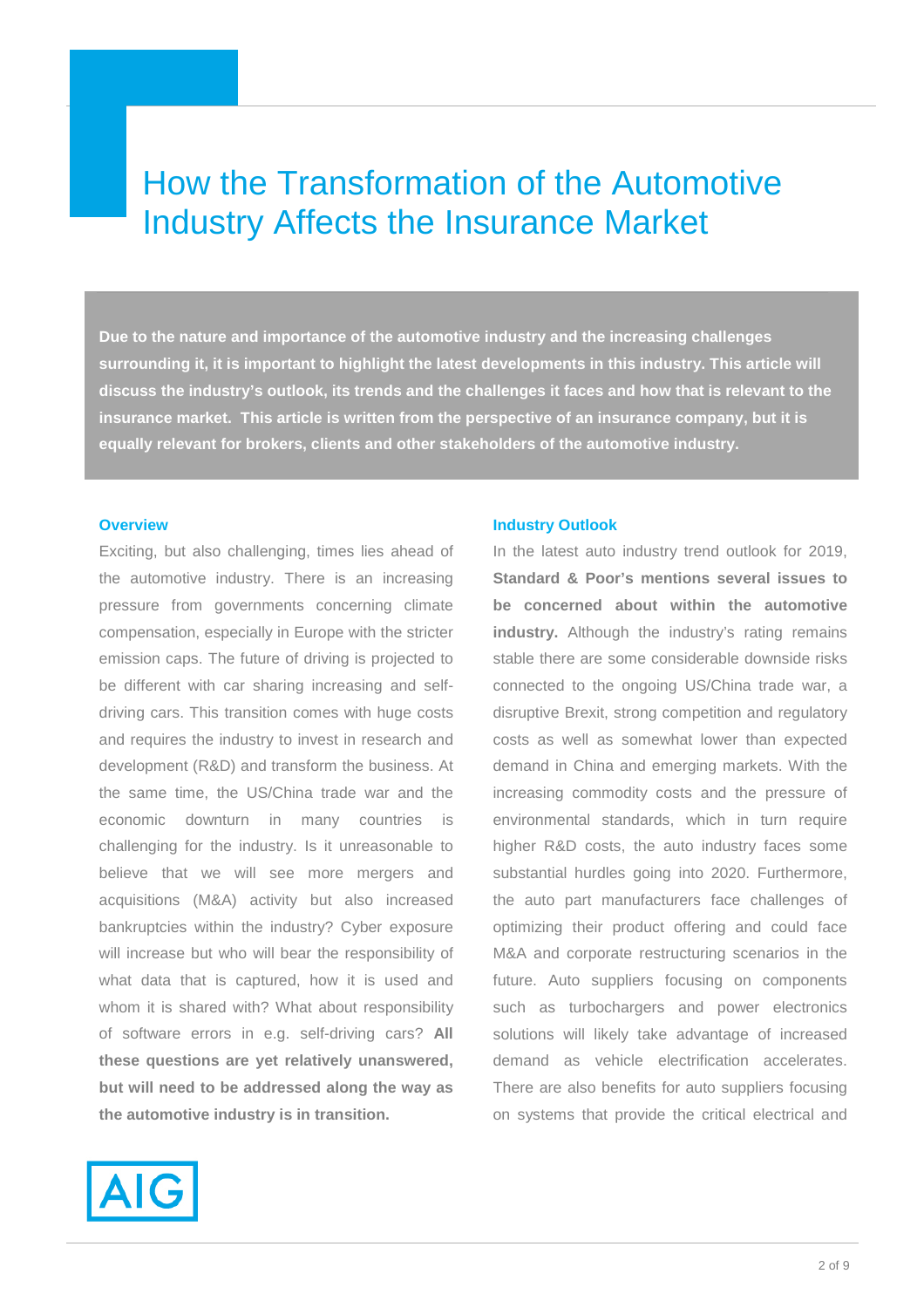electronic backbone supporting increased vehicle electrification, reduced emissions, and higher fuel economy through weight savings.

**In March 2019, credit ratings institute Moody's downgraded the auto industry outlook from stable to negative** on falling demand mainly due to the US/China trade war and Brexit. China is the

largest market for newly registered vehicles but given the slower economic growth in China, which in addition has been negatively affected by the trade war, the overall sales numbers have decreased.

**Global sales of passenger cars have decreased by around 3%, and in China car sales were down in the** 

**double digits range, in H1 2019 compared to the same period last year.**

#### **Trends of Driving**

**The car of the future is according to PwC electrified, autonomous, shared, connected and yearly updated.** Today around 2% of the driving is made in shared vehicles i.e. the driver is not the owner of the vehicle but is using it as part of a car pool. By 2030 it is estimated that this number will have risen to 25% in Europe, 33% in the US and 45% in China. The reason China will have a higher adoption rate is due to the fact that some restrictions are already in place in some cities on the registration of new vehicles. Autonomous driving is also expected to dramatically increase by 2030; also here China will see the fastest implementation due to the high level of acceptance and demand for autonomous vehicles. It is



predicted that almost 50% of all miles travelled in China by 2030 will be in an autonomous vehicle. It is however very difficult to make any exact predictions as future forms of mobility is dependent on factors such as legal and technical conditions as well as customer acceptance of autonomous and shared vehicles.



#### **Connected Vehicles and Cyber exposure**

**Attacks on cars are no longer only about carjacking but also about cyber-attacks. An increasing number of carjacking's are done by hacking the signal between the keypad and the car.**

Other attacks are potentially more critical such as taking over a vehicle's steering or breaking systems, which we have seen by Chinese hackers taking control over a Tesla and US hackers taking control over a Jeep. With the increasing number of connected cars – and self-driving cars in the future – **such cyber-attacks could have devastating effects.** An integrated car could also mean that hackers who gain access through one part of the vehicle quickly can gain access to the vehicle's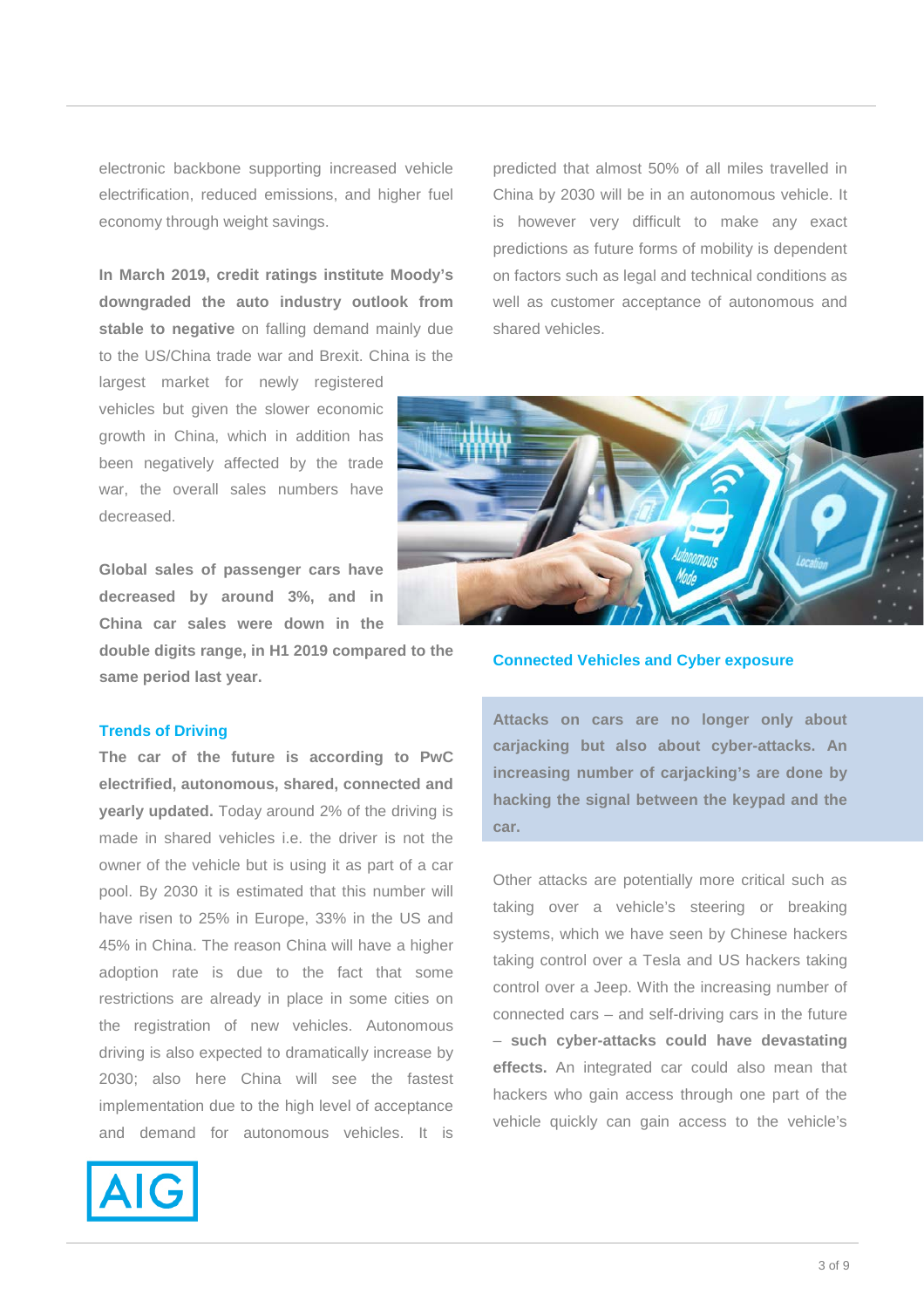entire network. Furthermore, automotive manufacturers' main focus is to make sure the quality and safety of the product are prioritized rather than the IT-security. Most automotive manufacturers do not allow over-the-air updates meaning that identified bugs cannot be addressed immediately but rather require the vehicle to be retrieved. All this raises some interesting questions around who should be held accountable in the event of a software glitch, unpredicted circumstances or a hack. Is it the hacker, the vehicle manufacturers, equipment suppliers, the driver etc. ?

**Consumer privacy questions are also a hot topic** as many stakeholders, e.g. advertising companies and insurance companies, would be interested in obtaining car-related data. This could potentially create a high margin revenue stream for the auto manufacturers. However, questions still remain around consumer privacy and it could be a hot topic in the future around usage of this type of data.

#### **Emission Guidelines**

**In Europe, emission issues are creating difficulties for auto manufacturers.**  Concerns about air quality and taxation changes have led to diesel sales facing a big decline. Perhaps even more challenging is the introduction of the new CO2 emission standards, which make it more expensive to manufacture cars.

From 2021, auto manufacturers will face big fines in the EU if their fleets break agreed emissions limits, and these targets will get progressively tougher. If looking at the 2018 reported emission levels in Europe, and assuming no change until 2021, the total fine for the car manufacturers would be EUR 34 billion. German VW Group would be liable for around 9 billion of those and the French PSA for more than 5 billion.

By January 1, 2020 only 5% of the EU's car fleet can emit more than 95 grams of carbon dioxide per kilometer driven. In 2021, no new vehicles are allowed to emit more than that. This emission level corresponds to a fuel consumption of around 4.1 l/100 km of petrol or 3.6 l/100 km of diesel.



# **Aftermarket Trends**

The aftermarket refers to the market after a car has been sold and includes both the car manufacturers and the auto parts manufacturers, but also all the service providers and intermediaries. The automotive aftermarket industry as a whole is affected by several major disruptions, in particular digitization, shifting competitive dynamics, and changing consumer preferences.

SOURCE: Expert survey among CLEPA members (n = 27; February 2017), expert interviews with 20 aftermarket experts; McKinsey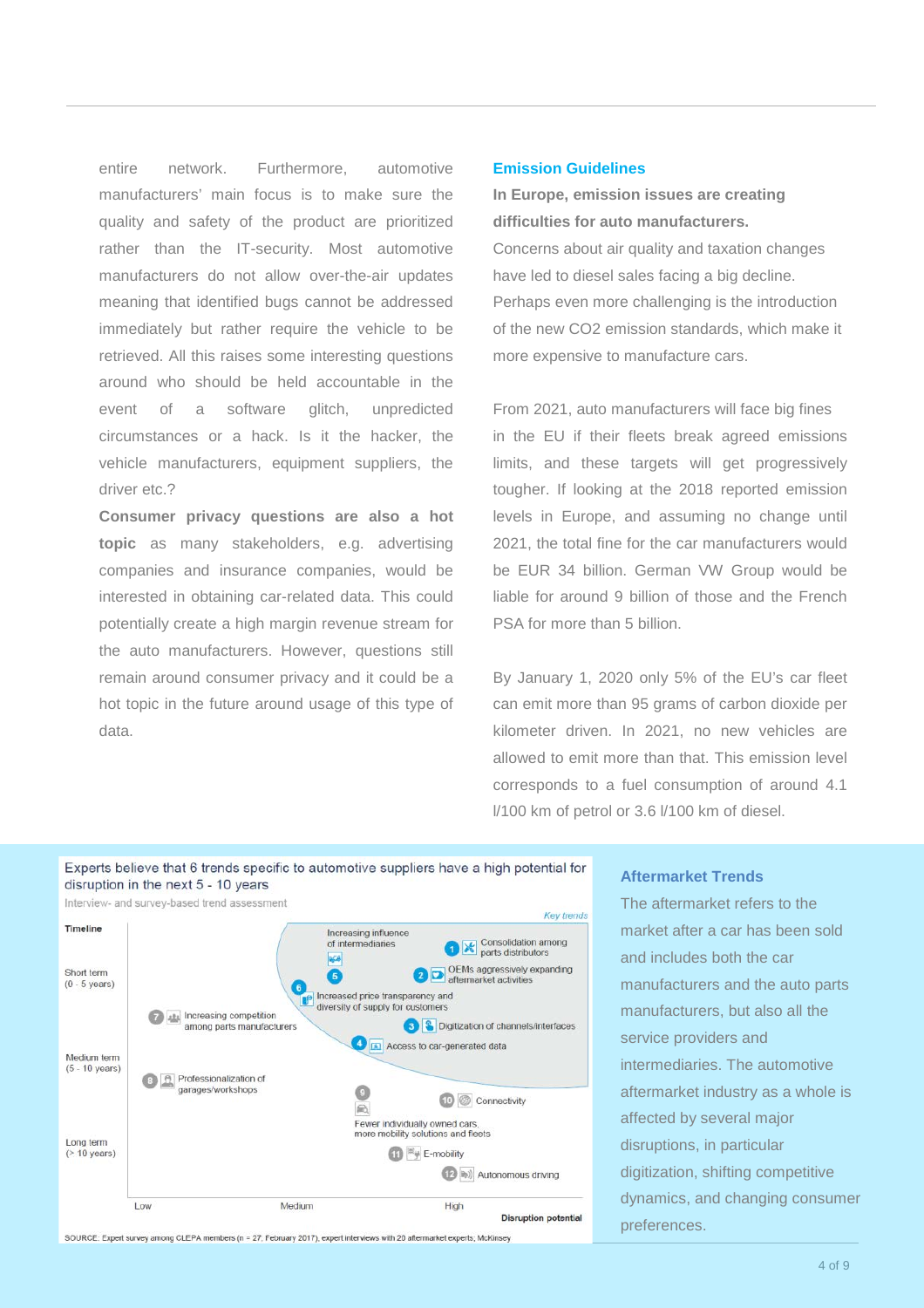**Six of the twelve trends – consolidation, OEM (essentially a car manufacturer) expansion, digitization, data, intermediaries, and transparency – will have the biggest disruptive impact in the next 5 to 10 years. Depending on the region, market segment, and players, these trends may vary in importance but we have picked out three**.

**1. Consolidation among Parts Distributors** The biggest reason for the need of a consolidation is that parts distributors need to achieve critical mass to leverage economies of scale. Europe is expected to see a continued trend of consolidations in the market, following in the footsteps of the US market. Both private equity firms and US wholesalers aggressively seek growth opportunities in Europe.

# **2. OEMs and the Aftermarket**

As the age of vehicles is increasing, the OEMs' aftermarket has gotten more important. While the number of vehicles serviced in the OEM network is around 50% during the first two years, the number drops dramatically for vehicles older than eight years. In emerging markets this number is even lower due to the higher average age of vehicles. One example of an OEM's strategic shift is French auto manufacturer PSA, known for the brands Peugeot and Citroen. PSA has taken strategic positions in the aftermarket through investments into distribution, workshops and the intermediary space. By doing this PSA will target all consumers regardless of their vehicle brand, age or distribution channel. Other OEMs have started to follow in the footsteps of PSA, both volume and premium



players.

# **3. Access to Car Generated Data**

Connected cars today generate about 25 GB of data per hour which includes driver behaviour and telematics. There are several opportunities for the players in the automotive industry to take advantage of this data, which provides deeper customer insights, response readiness and assistance, predictive maintenance and add-on digital services purchased inside the vehicle. This comes with great risks and raise questions around who the actual data owner is and with whom the data can be shared. These are interesting questions in light of the more stringent data protection laws nowadays in force.

## **Considerations for the Insurance Industry**

As discussed above there are a number of existing and emerging exposures facing the automotive industry:

1) The future of driving is changing and will likely see quite dramatic changes in the coming ten years. Manufacturers and suppliers who continue to focus solely on the production and sale of automobiles will struggle to keep up in the changing automotive sector, those who can adapt will most likely gain market share. It will be important to link the hardware (i.e. the vehicle) with the software (i.e. the services). Inability to adapt and innovate will affect the more traditional manufacturers and suppliers in the coming years. Forecast states that they will have to manage with weaker margins while simultaneously increase R&D costs in electromobility and customer-oriented innovations. The combustion engine, which has been the heart of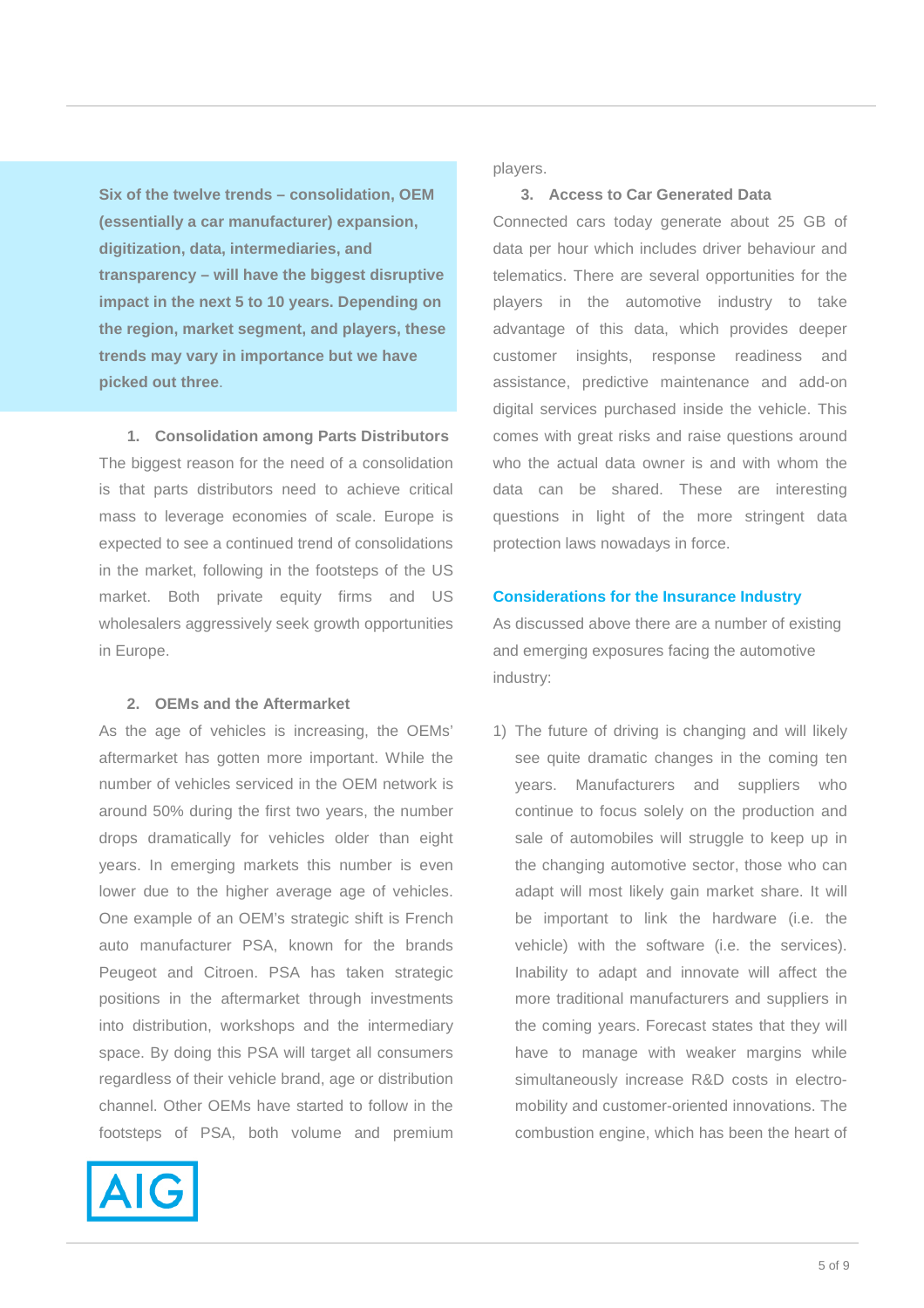the automobile industry, particularly in Germany, will become obsolete. At the same time, new players will enter the market increasing the competition, which will make life more difficult for the traditional players. Add to this a general slowdown in economic growth, especially in China which is the world's largest auto market, ongoing US/China trade wars and uncertainty around Brexit as well as pressure on emission levels and it becomes obvious that stakeholders of the automotive industry need to be even more diligent in their financial review of companies operating within this industry. It should not come as a surprise if the automotive industry experiences an increase in bankruptcies during the foreseeable future.

- 2) The emission cap implemented in Europe, which becomes tougher by 2021, will affect the large car manufacturers. As low-emission cars are less profitable than the diesel or gasoline driven cars there is a risk that margins will diminish and that profit warnings and "surprises" will increase.
- 3) Following the increasing number of connected cars, several stakeholders both within and outside the automotive industry will want to get their hands on data describing our driving patterns and whereabouts. This will likely create privacy concerns and emphasis will be put on how this data is used and how it is distributed. With increasingly tougher data protection laws, especially within the EU, it will be interesting to follow what the industry does with all the data given the strict legal landscape. From our perspective it would be sensible to follow any



developments and try to understand our insureds' data exposure and their work around data compliance to avoid breaching any privacy laws and having to face potential data protection fines.

- 4) Another risk associated with connected cars is that they have become a more desirable target for hackers. The fact that hackers can get control over the steering or brake systems is a terrifying reality. Currently IT-security is not the top priority when manufacturers develop these products but rather the safety and quality are. The question around who is accountable when a cyber-attack occurs will probably be discussed extensively in the years to come. From a cyber underwriting perspective the risks are evident and the costs associated can be substantial, but as we have seen on previous occasions cyber incidents can also lead to claims against directors and officers based on different topics such as e.g. failure to adequately address cyber exposures, failure to adequately report cyber exposures and incidents and/or failure to transfer cyber exposures by means of purchasing cyber insurance.
- 5) Examples of questions that we would consider asking clients operating in the automotive industry are:
	- *a. How does the company handle its own cyber exposures? Has it bought cyber insurance? Is it clearly stated in the Risk Factors section of the annual report how the company addresses cyber exposures and what the main exposures are?*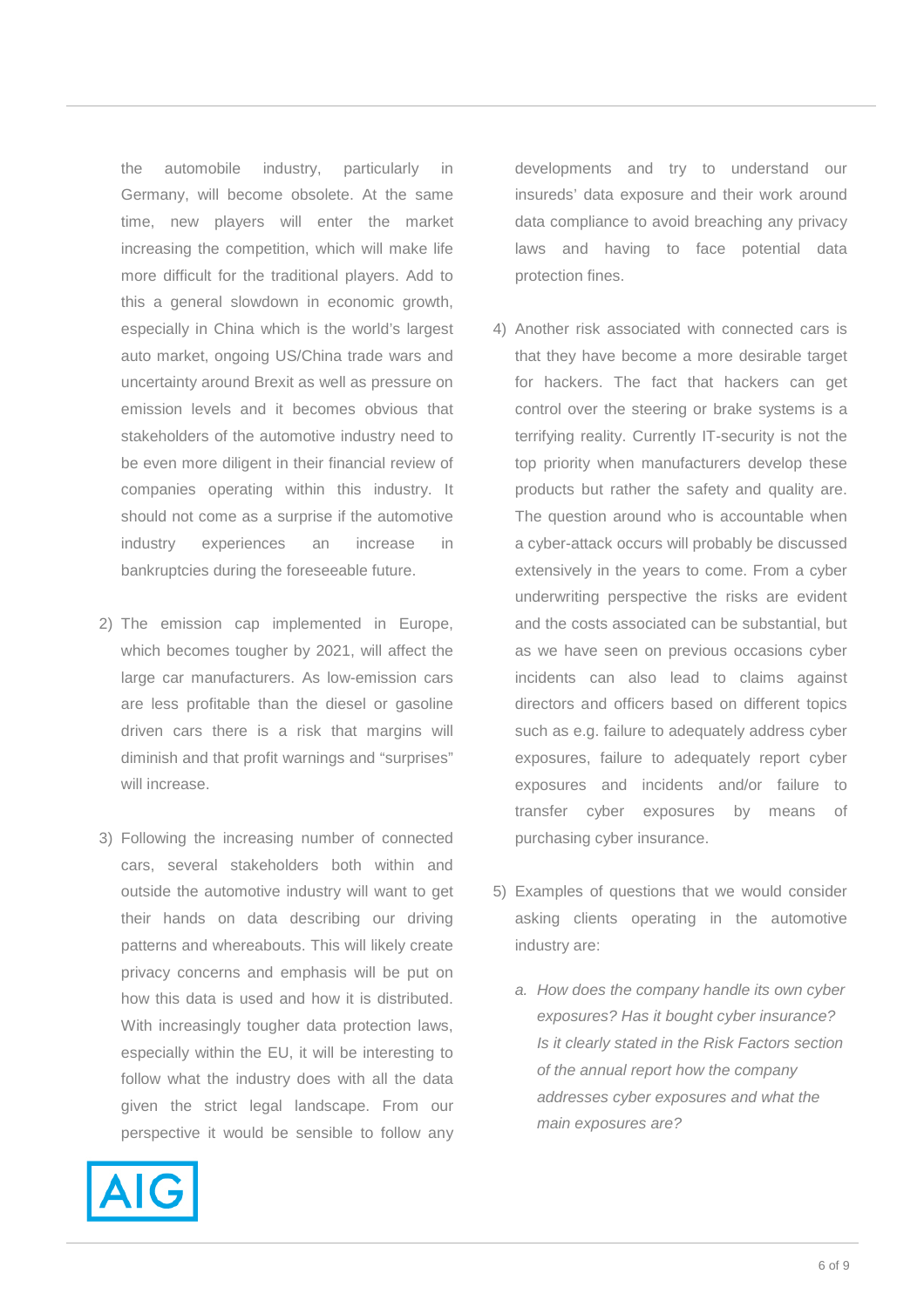- *b. Does the company collect data of drivers? If yes, what is done with this data? Is the data shared with third parties? Is the customer aware the company is using the data and if so for what?*
- *c. How much does the company spend on R&D? How are Brexit and the US/China trade war affecting the company?*
- *d. For auto manufacturers, what is their progress in order to fulfil the emission cap? What is the advancement in manufacturing hybrids and electrical cars? What percentage of revenue is gained from nonelectrical and non-hybrid vehicles? How will they shift their product offering to keep up with the market? Do they have the know-*

*how? How will it affect margins? Will they diversify their business more into the aftermarket?* 

*e. For auto parts manufacturers, are they looking at M&A or restructuring? What types of parts are they focusing on? It is positive if it is turbochargers, power electronics, electronic backbone rather than combustion engines or exhaust parts. If they provide software for connectivity, are these tested for cyber security resilience? How many OEMs do they have as customers? A broad range of customers is obviously more positive.* 

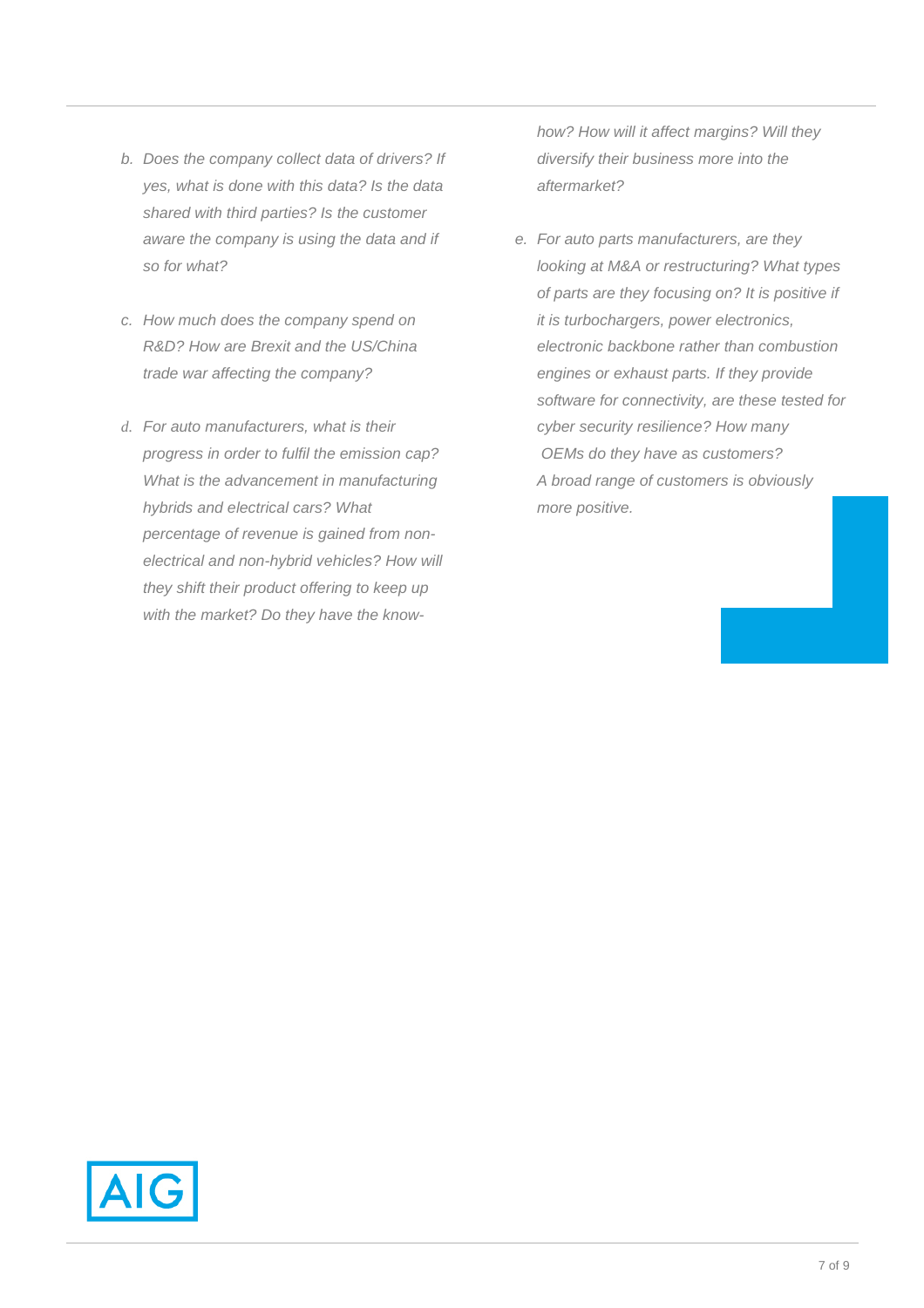

#### **Denmark**

AIG Europe S.A., Danish branch office of AIG Europe S.A. Luxembourg, has its registered branch office at Osvald Helmuths Vej 4, 2000 Frederiksberg.

Branch registration number CVR nr. 39475723 | Telephone: (+45) 91375300 | Fax (+45) 33732400

AIG Europe S.A. is an insurance undertaking with R.C.S Luxembourg number B 218806.

AIG Europe S.A. has its head office at 35 D Avenue J.F. Kennedy L-1855, Luxembourg.

# **Finland**

AIG Europe S.A. is an insurance undertaking with R.C.S. Luxembourg number B 218806. AIG Europe S.A. has its head office at 35D Avenue John F. Kennedy, L-1855, Luxembourg.

AIG Europe S.A., Finland branch office has its registered branch office at Kasarmikatu 44, 00130 Helsinki, and branch registration number CVR-NR 2922692-7. Tel: + 358 20 7010100.

#### **Norway**

AIG Europe S.A., Norway branch office of AIG Europe S.A. Luxembourg | Rosenkrantz' Gate 22 | P.O. BOX 1588 Vika | NO-0118 Oslo | Telephone + 47 22 00 20 20 | Telefax: + 47 22 00 20 21 | www.aig.no

Branch registration number 920 957 854. AIG Europe S.A. is an insurance undertaking with R.C.S. Luxembourg number B 218806.

AIG Europe S.A. has its head office at 35 D Avenue J.F. Kennedy, L-1855, Luxembourg.

#### **Sweden**



ope S.A. branch in Sweden of AIG Europe S.A., Luxembourg

s <mark>r</mark>a Järnvägsgatan 7, 8.tr. | Box 3506 | 103 69 Stockholm | Org. no. 516411-4117 | Tel: (+46) 8 506 920 00 | 16) 8 506 920 90

AIG Europe S.A. is an insurance undertaking with R.C.S Luxembourg number B 218806, AIG Europe S.A. has its head office at 35 D Avenue J.F. Kennedy, L-1855, Luxembourg.